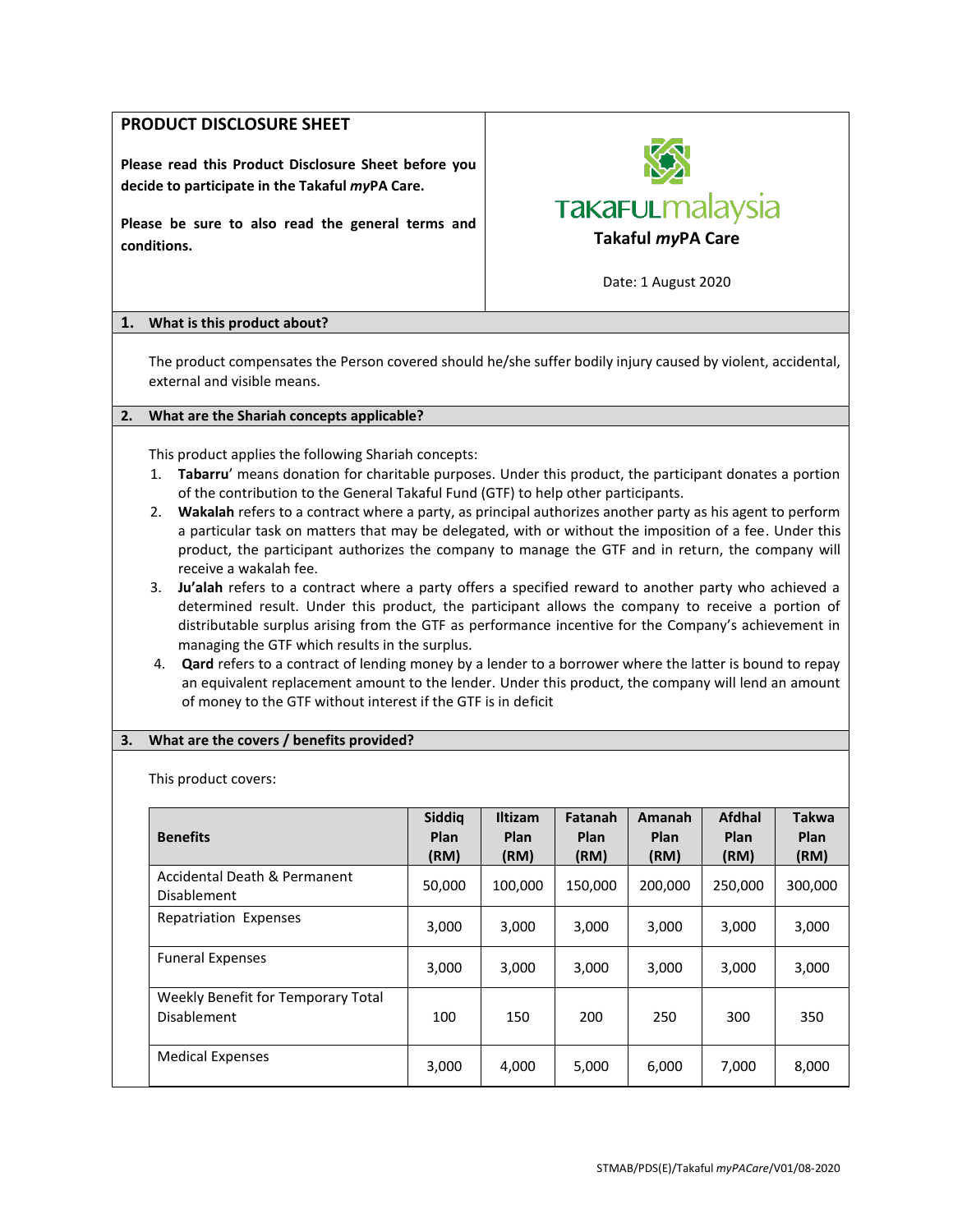| Daily Hospital Income (Per day and up<br>to maximum 30 days) | 50  | 75    | 100   | 125   | 150   | 175   |
|--------------------------------------------------------------|-----|-------|-------|-------|-------|-------|
| Ambulance Fees                                               | 200 | 200   | 200   | 200   | 200   | 200   |
| Snatch Injury                                                | 500 | 1,000 | 1,500 | 2,000 | 2,500 | 3,000 |
| Purchase of Orthopedics Equipment                            | 500 | 1,000 | 1,500 | 2,000 | 2,500 | 3,000 |

Note:

Duration of cover is for one year. You need to renew your certificate annually.

## **4. How much contribution do I have to pay?**

The total annual contribution that you have to pay may vary depending on Plan selected.

|         | <b>Annual Contribution * / Plan</b> | Siddiq<br>Plan<br>(RM) | <b>Iltizam</b><br>Plan<br>(RM) | Fatanah<br>Plan<br>(RM) | <b>Amanah</b><br>Plan<br>(RM) | Afdhal<br>Plan<br>(RM) | <b>Takwa</b><br>Plan<br>(RM) |
|---------|-------------------------------------|------------------------|--------------------------------|-------------------------|-------------------------------|------------------------|------------------------------|
| Class 1 | With Weekly Benefit                 | 75                     | 135                            | 200                     | 265                           | 330                    | 395                          |
|         | Without Weekly Benefit              | 60                     | 110                            | 170                     | 225                           | 280                    | 335                          |
| Class 2 | With Weekly Benefit                 | 130                    | 235                            | 345                     | 450                           | 555                    | 660                          |
|         | Without Weekly Benefit              | 110                    | 210                            | 305                     | 400                           | 500                    | 595                          |

Subject to a minimum contribution of RM60.00

*\*The rates above are exclusive of 6% Service Tax and RM10 stamp duty.*

## **5. What are the fees and charges that I have to pay?**

| Type         | Amount                                                                     |
|--------------|----------------------------------------------------------------------------|
| Wakalah Fees | 45% of contribution of which:<br>Commission $-15%$<br>Other expenses - 30% |
| Stamp Duty   | RM10.00                                                                    |
| Service Tax  | 6% of the contribution paid                                                |

## **6. What are some of the key terms and conditions that I should be aware of?**

Some of the key terms and conditions that you should be aware of are:

## **Duty of disclosure**

## **Consumer Takaful Contract**

Pursuant to Paragraph 5 of Schedule 9 of the Islamic Financial Services Act 2013, if you are applying for this takaful wholly for purposes unrelated to your trade, business or profession, you have a duty to take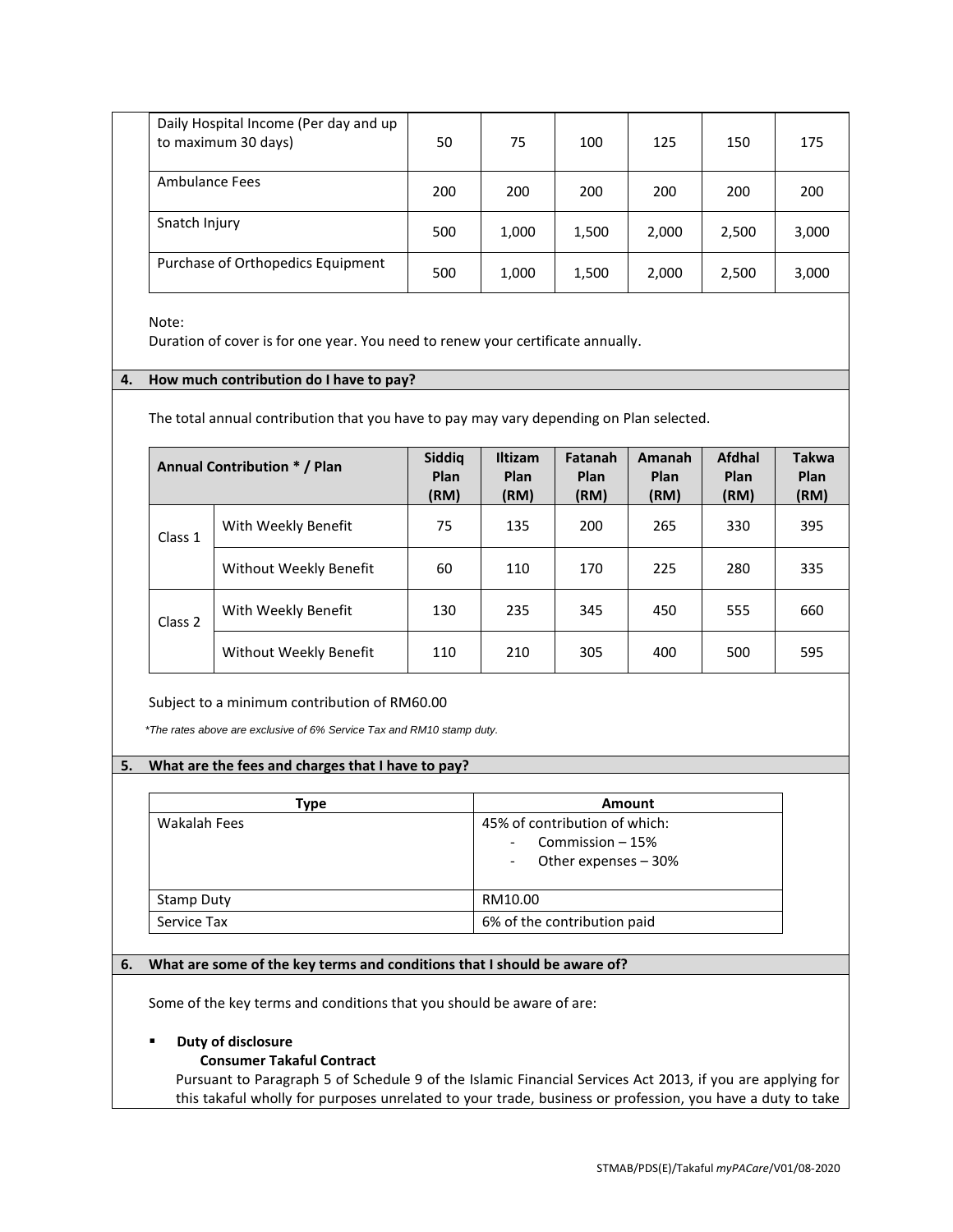reasonable care not to make a misrepresentation in answering the questions in the Proposal Form (or when you apply for this takaful). You must answer the questions fully and accurately. Failure to take reasonable care in answering the questions may result in avoidance of your contract of takaful, refusal or reduction of your claim(s), change of terms or termination of your contract of takaful. The above duty of disclosure shall continue until the time your contract of takaful is entered into, varied or renewed with us. In addition to answering the questions in the Proposal Form (or when you apply for this takaful), you are required to disclose any other matter that you know to be relevant to our decision in accepting the risks and determining the rates and terms to be applied. You also have a duty to tell us immediately if at any time after your contract of takaful has been entered into, varied or renewed with us any of the information given in the Proposal Form (or when you applied for this takaful) is inaccurate or has changed.

#### **Non-Consumer Takaful Contract**

Pursuant to Paragraph 4(1) of Schedule 9 of the Islamic Financial Services Act 2013, if you are applying for this takaful for a purpose related to your trade, business or profession, you have a duty to disclose any matter that you know to be relevant to our decision in accepting the risks and determining the rates and terms to be applied and any matter a reasonable person in the circumstances could be expected to know to be relevant, otherwise it may result in avoidance of your contract of takaful, refusal or reduction of your claim(s), change of terms or termination of your contract of takaful. The above duty of disclosure shall continue until the time your contract of takaful is entered into, varied or renewed with us. You also have a duty to tell us immediately if at any time after your contract of takaful has been entered into, varied or renewed with us any of the information given in the Proposal Form (or when you applied for this takaful) is inaccurate or has changed.

- **Change in Risk**  you must inform the company or your agent in writing of any material changes during the certificate period so that the necessary amendments are endorsed into your certificate.
- **Excess**  is the first amount of loss that you have to bear in the event of a claim.
- **Age limit -** This Certificate does not cover any person under the age of sixteen (16) years or over the age of sixty- five (65) years. Renewable until seventy (70) years.

#### **7. What are the major exclusions under this product?**

This product does not cover certain losses, such as:

- i) Hazardous sports water ski jumping, polo, hunting, mountaineering necessitating ropes, boxing, wrestling, racing of any kind other than on foot
- ii) Racing, speed-trial and testing of vehicles
- iii) Pre-existing physical or mental illness
- iv) Suicide/self injury
- v) Disease and sickness
- vi) Intoxication by alcohol or drugs
- vii) Pregnancy or miscarriage or childbirth
- viii) War and kindred perils
- ix) Whilst committing any unlawful act
- x) Nuclear related risks
- xi) Any other events prohibited by Shariah principles

#### Note:

This list is non-exhaustive. Please refer to the Certificate for the full list of exclusions under this product.

#### **8. Can I cancel my certificate?**

You may cancel your certificate at any time by giving a written notice to us. However, you will not receive any refund of the contribution paid.